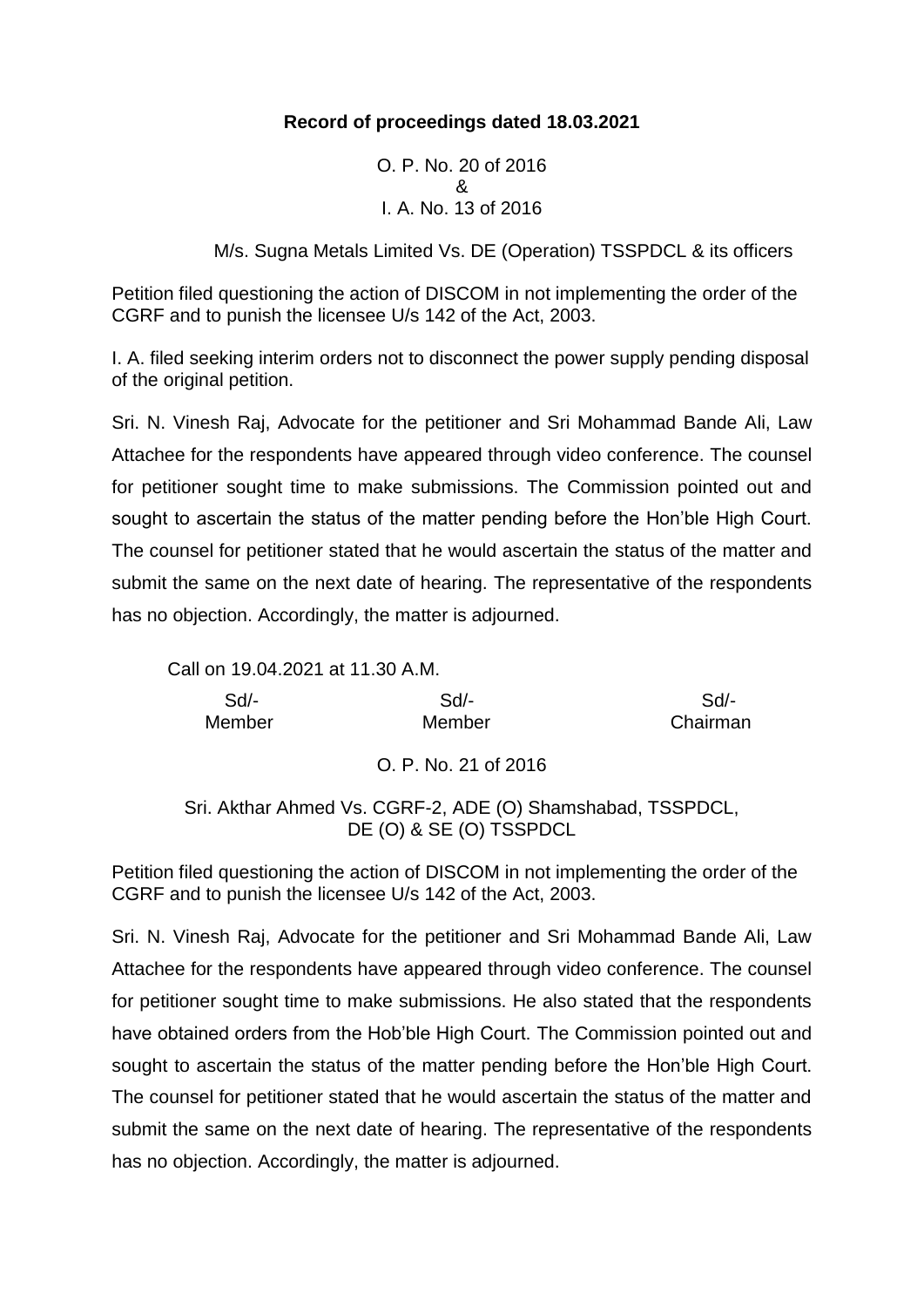Call on 29.04.2021 at 11.30 A.M.

 Sd/- Sd/- Sd/- Member Member Chairman

#### O. P. No. 27 of 2016

M/s. Sugna Metals Limited Vs. DE (O) Vikarabad TSSPDCL & its officers

Petition filed questioning the action of DISCOM in not implementing the order of the CGRF and to punish the licensee U/s 142 of the Act, 2003.

Sri. N. Vinesh Raj, Advocate for the petitioner and Sri Mohammad Bande Ali, Law Attachee for the respondents have appeared through video conference. The counsel for petitioner sought time to make submissions. The Commission pointed out and sought to ascertain the status of the matter pending before the Hon'ble High Court. The counsel for petitioner stated that he would ascertain the status of the matter and submit the same on the next date of hearing. The representative of the respondents has no objection. Accordingly, the matter is adjourned.

Call on 19.04.2021 at 11.30 A.M.

| $Sd$ - | $Sd$ -                                                | Sd       |
|--------|-------------------------------------------------------|----------|
| Member | Member                                                | Chairman |
|        | R. P. (SR) No. 4 of 2019<br>ın<br>O. P. No. 8 of 2017 |          |

M/s. Shree Cement Limited Vs. TSSPDCL & Vedanta Limited (Previously known as Sesa Sterlite Limited)

Review petition filed seeking review of the order dated 01.11.2018 passed in O.P. No. 8 of 2017

Sri M. Abhinay Reddy, Advocate for the review petitioner, Sri D. N. Sarma, OSD (Legal & Commercial) for respondent No. 1 and Sri Lakshyajit Singh Bagwal, Advocate for the respondent No. 2 have appeared through video conference. The counsel for the review petitioner sought time to file rejoinder insofar as the respondent No.2's counter. The counsel for respondent No. 2 stated that the counter affidavit has been filed and a copy of the same has been served on the other parties in the matter. The representative of the respondent No. 1 stated that they are yet to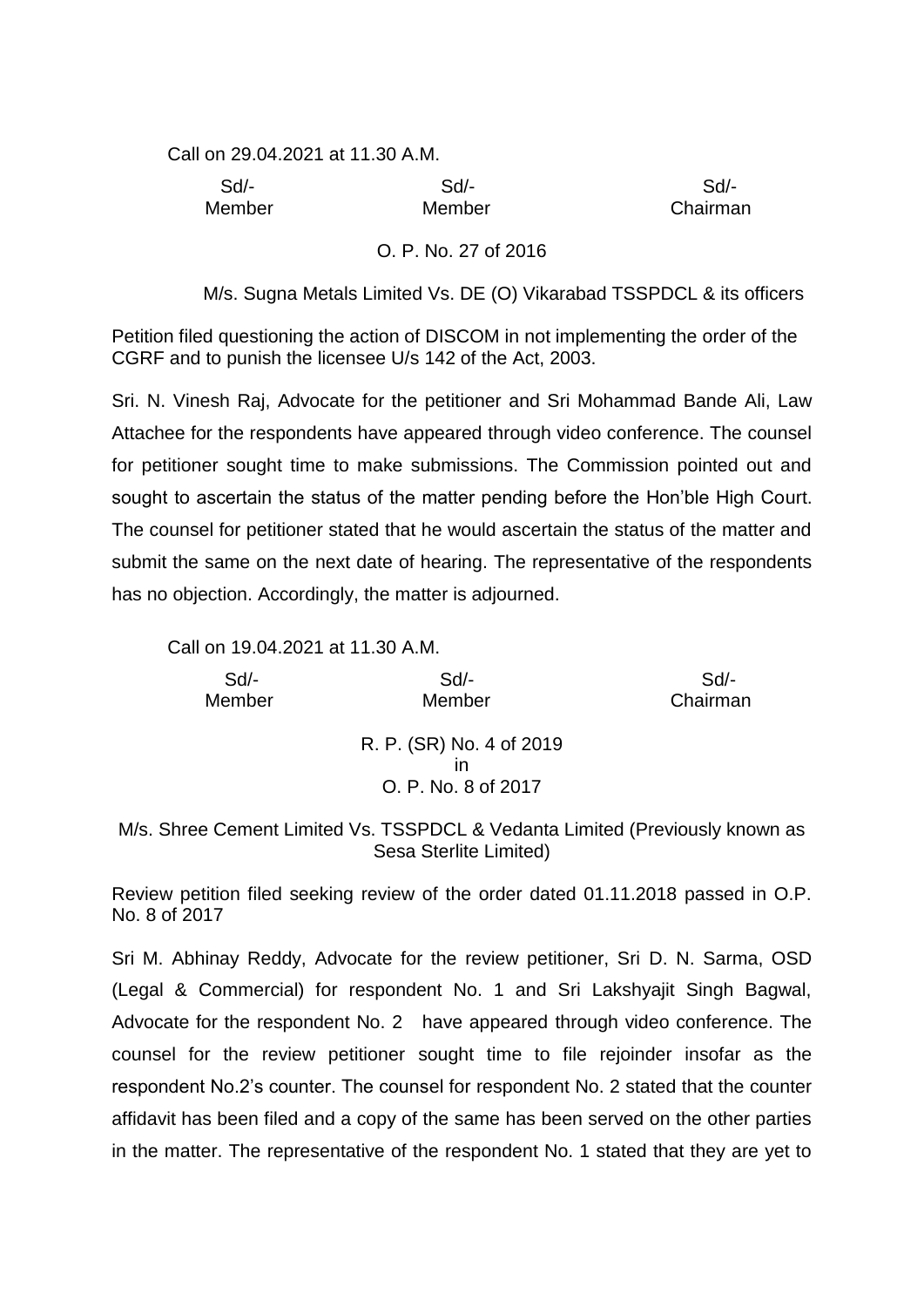receive a copy of the same. In view of the request of the parties and the status of the pleadings, the matter is adjourned.

Call on 19.04.2021 at 11.30 A.M.

 Sd/- Sd/- Sd/- Member Member Chairman

O. P. No. 16 of 2017 & I. A. No. 25 of 2017

M/s. Sundew Properties Limited Vs. TSSPDCL & TSTRANSCO

Petition filed seeking transfer of distribution assets falling within the area of SEZ area.

I. A. filed seeking directions to respondent No. 1 to disconnect the consumers pertaining to SPL's licence area and handover the assets to the petitioner and also to the respondent No. 2 to grant transmission connectivity at 33 KV level on two Nos. of 33 KV SPL feeders.

There is no representation on behalf of the petitioner. Sri Mohammad Bande Ali, Law Attachee of TSSPDCL for the respondents has appeared through video conference. The representative of the respondents stated that they need further time to file counter affidavit in the matter. Therefore, the matter is adjourned.

Call on 29.04.2021 at 11.30 A.M.

| Sd/-   | Sd/-   | Sd/-     |
|--------|--------|----------|
| Member | Member | Chairman |

O. P. No. 4 of 2021

M/s. Sundew Properties Limited Vs. – Nil—

Petition filed seeking determination of tariff for the power procured by it / to be charged to your consumers with TSSPDCL tariff as the ceiling tariff.

There is no representation on behalf of the petitioner. As the connected matter is adjourned, this matter also stands adjourned.

Call on 29.04.2021 at 11.30 A.M.

| Sd/-   | Sd/-   | Sd/-     |
|--------|--------|----------|
| Member | Member | Chairman |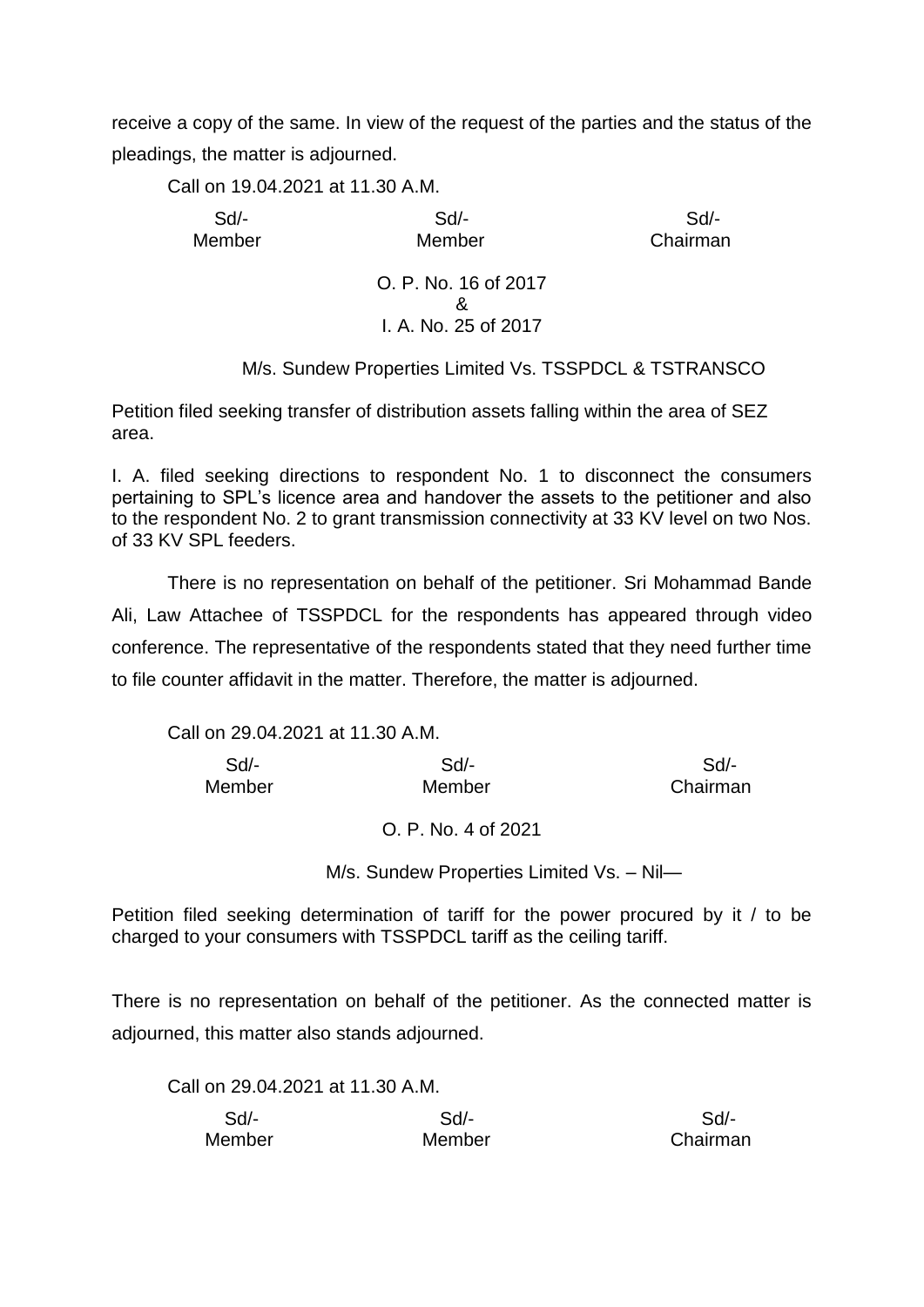#### O. P. No. 10 of 2021

### M/s. Medak Solar Projects Private Limited Vs TSTRANSCO & TSSPDCL

Petition filed seeking to punish the respondents for non-compliance of the order dated 02.01.2019 in O. P. No. 46 of 2018 passed by the Commission.

There is no representation on behalf of the petitioner. Sri. Mohammad Bande Ali, Law Attachee for the respondents has appeared through video conference. The representative of the respondents stated that they have filed appeal against the order of the Commission before the Hon'ble ATE and it is likely to be numbered in a day or two. Therefore, the matter may be adjourned.

| Call on 19.04.2021 at 11.30 A.M. |         |          |
|----------------------------------|---------|----------|
| $Sd$ -                           | $Sd/$ - | $Sd/$ -  |
| Member                           | Member  | Chairman |

O. P. No. 11 of 2021

M/s. Dubbak Solar Projects Private Limited Vs TSTRANSCO & TSSPDCL

Petition filed seeking to punish the respondents for non-compliance of the order dated 02.01.2019 in O. P. No. 47 of 2018 passed by the Commission.

There is no representation on behalf of the petitioner. Sri. Mohammad Bande Ali, Law Attachee for the respondents has appeared through video conference. The representative of the respondents stated that they have filed appeal against the order of the Commission before the Hon'ble ATE and it is likely to be numbered in a day or two. Therefore, the matter may be adjourned.

Call on 19.04.2021 at 11.30 A.M.

| Sd/-   | $Sd$ - | Sd       |
|--------|--------|----------|
| Member | Member | Chairman |

M/s. Sarvotham Care Vs TSTRANSCO & TSSPDCL

Petition filed seeking to punish the respondents for non-compliance of the order dated 02.01.2019 in O. P. No. 61 of 2018 passed by the Commission.

There is no representation on behalf of the petitioner. Sri. Mohammad Bande Ali, Law Attachee for the respondents has appeared through video conference. The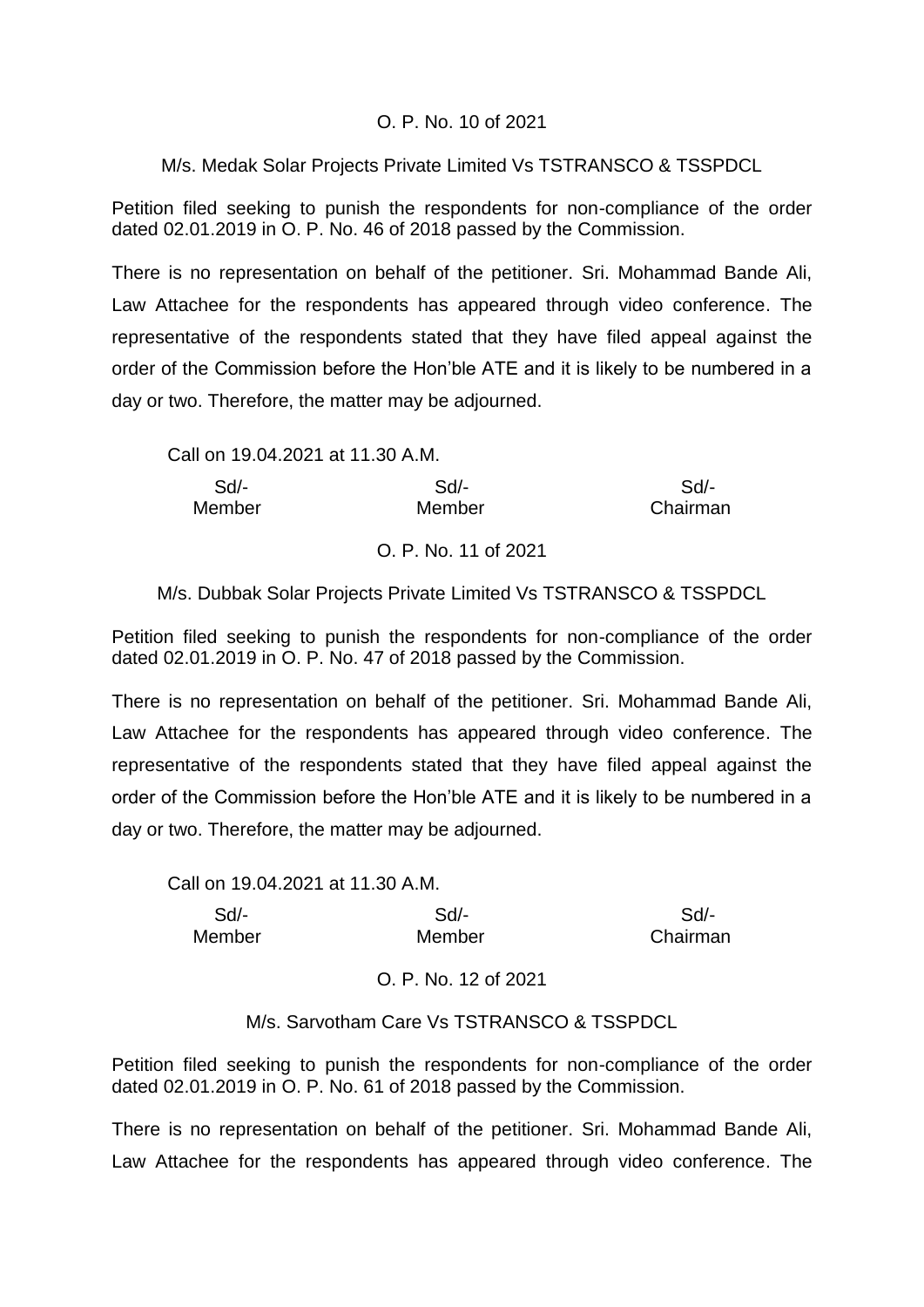representative of the respondents stated that they have filed appeal against the order of the Commission before the Hon'ble ATE and it is likely to be numbered in a day or two. Therefore, the matter may be adjourned.

Call on 19.04.2021 at 11.30 A.M.

 Sd/- Sd/- Sd/- Member Member Chairman

O. P. No. 7 of 2019

M/s. Prathmesh Solar Farms Private Limited Vs. TSTRANSCO, M/s. Mytrah Agriya Power Private Limited, CGM (Comml & RAC) TSSPDCL

Petition filed questioning the action of the TSTRANSCO in allowing another project to utilize the facilities developed by the petitioner contrary to the regulations.

Sri Damodhar Solanki, Advocate representing Smt. Swapna Seshadri, Advocate for the petitioner, Sri Y. Rama Rao, Advocate for respondent No. 1, Sri Avinash Deasi, Advocate for respondent No. 2 and Sri Mohammad Bande Ali, Law Attachee for respondent No. 3 have appeared through video conference. The counsel for the petitioner sought the hearing to be held as a last matter. However, the Commission noticed that the counsel was not in the dress code of an advocate. In view of the above, the matter is adjourned, despite the request made by the counsel on record for petitioner to hear the matter.

Call on 29.04.2021 at 11.30 A.M.

 Sd/- Sd/- Sd/- Member Member Chairman

O. P. No. 15 of 2016

Garrison Engineer (AFA) Hakeempet Vs. TSSPDCL

Petition filed seeking determination of tariff for the power procured by it as deemed distribution licensee

There is no representation on behalf of the petitioner. Sri. Mohammad Bande Ali, Law Attachee for respondent has appeared through video conference. As there is no representation on behalf of the petitioner in the matter, as such the matter is reserved for orders.

| $Sd$ - | Sd/-   | Sd/-     |
|--------|--------|----------|
| Member | Member | Chairman |